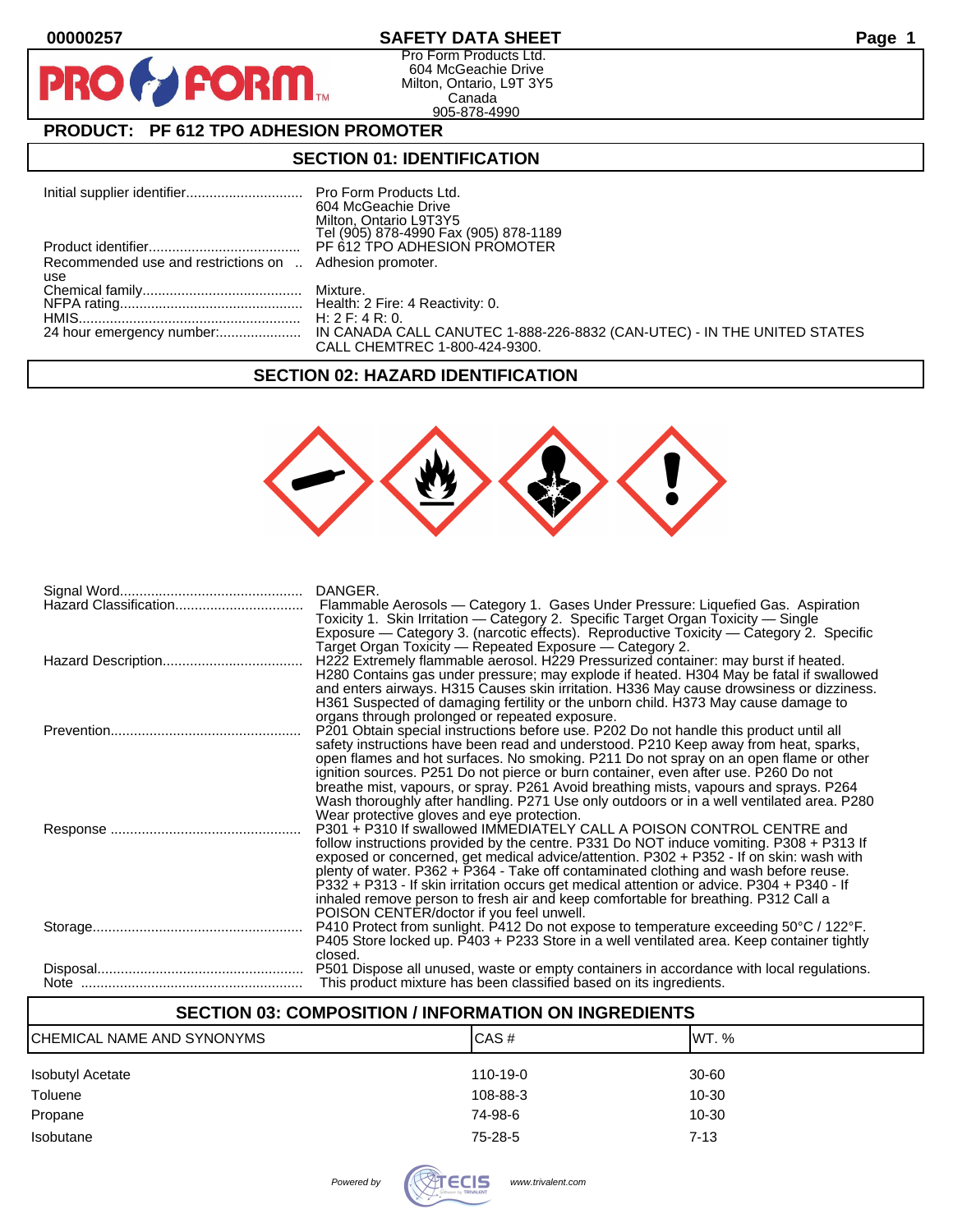#### **PRODUCT: PF 612 TPO ADHESION PROMOTER**

#### **SECTION 03: COMPOSITION / INFORMATION ON INGREDIENTS**

#### Chlorinated Polyolefin 164-1 15

| <b>SECTION 04: FIRST-AID MEASURES</b> |                                                                                                                                                                                     |  |
|---------------------------------------|-------------------------------------------------------------------------------------------------------------------------------------------------------------------------------------|--|
|                                       |                                                                                                                                                                                     |  |
|                                       | In case of contact, immediately flush eyes, keeping eyelids open, with plenty of water for at<br>least 15 minutes. Obtain medical attention.                                        |  |
|                                       | Immediately remove all contaminated clothing, flush skin with water for at least 15 minutes.                                                                                        |  |
|                                       | Wash clothing before reuse. If irritation persists, seek medical attention.                                                                                                         |  |
|                                       | If inhaled, remove to fresh air. If not breathing, give artificial respiration. If breathing is                                                                                     |  |
|                                       | difficult, give oxygen, obtain medical attention.                                                                                                                                   |  |
|                                       | If ingestion is suspected, contact physician or poison control center immediately. If<br>spontaneous vomiting occurs have victim lean forward with head down to prevent             |  |
|                                       | aspiration of fluid into the lungs. Never give anything by mouth to an unconscious person.                                                                                          |  |
| Most important symptoms and effects,  | Harmful if swallowed, in contact with skin or if inhaled. Causes skin irritation. May cause                                                                                         |  |
| whether acute or delayed              | eye irritation. Symptoms may include stinging, tearing, redness, swelling, and blurred vision. Direct contact with eyes may cause temporary irritation. May damage fertility or the |  |
|                                       | unborn child.                                                                                                                                                                       |  |
| Additional information                | Treat victims symptomatically. In the event of an incident involving this product ensure that<br>medical authorities are provided a copy of this safety data sheet.                 |  |

#### **SECTION 05: FIRE-FIGHTING MEASURES**

| Suitable and unsuitable extinguishing<br>media                                                                     | Carbon dioxide, dry chemical, foam. Water spray. Do not use water in a jet.                                                                                                                                                                                                                                                                                                                                                                                                                                                                                                      |
|--------------------------------------------------------------------------------------------------------------------|----------------------------------------------------------------------------------------------------------------------------------------------------------------------------------------------------------------------------------------------------------------------------------------------------------------------------------------------------------------------------------------------------------------------------------------------------------------------------------------------------------------------------------------------------------------------------------|
| Specific hazards arising from the<br>hazardous product, such as the nature of<br>any hazardous combustion products | Oxides of carbon (CO, CO2). Hazardous organic compounds.                                                                                                                                                                                                                                                                                                                                                                                                                                                                                                                         |
| Special protective equipment and<br>precautions for fire-fighters                                                  | Extremely flammable aerosol. Firefighter should be equipped with self-contained breathing<br>apparatus and full protective clothing to protect against potentially toxic and irritating<br>fumes. Solvent vapours may be heavier than air and may build up and travel along the<br>ground to an ignition source, which may result in a flash back to the source of the vapours.<br>Cool fire-exposed containers with cold water spray. Heat will cause pressure buildup and<br>may cause explosive rupture. Heat will cause pressure buildup and may cause explosive<br>rupture. |

#### **SECTION 06: ACCIDENTAL RELEASE MEASURES**

 Leak/spill.................................................. No action shall be taken involving any personal risk or without suitable training. Ventilate. Eliminate all sources of ignition. Contain the spill. Avoid all personal contact. Evacuate all non-essential personnel. Prevent runoff into drains, sewers, and other waterways. Absorb with earth, sand, or another dry inert material. Shovel into suitable unsealed containers, transport to well-ventilated area (outside) and treat with neutralizing solution: mixture of water (80%) with non-ionic surfactant Tergitol TMN-10 (20%); or water (90%), concentrated ammonia (3-8%) and detergent (2%). Spilled material and water rinses are classified as chemical waste, and must be disposed of in accordance with current local, provincial, state, and federal regulations.

Methods and materials for containment and cleaning up

#### **SECTION 07: HANDLING AND STORAGE**

| Precautions for safe handling                                   | Keep away from heat, sparks, and open flame. Always adopt precautionary measures<br>against build-up of static which may arise from appliances, handling and the containers in<br>which product is packed. Avoid breathing vapours or mist. Ground handling equipment.<br>Avoid all skin contact and ventilate adequately, otherwise wear an appropriate breathing<br>apparatus. Handle and open container with care. Pressurized container: Do not pierce or<br>burn, even after use. Do not use if spray button is missing or defective. Do not spray on a<br>naked flame or any other incandescent material. Do not smoke while using or until sprayed<br>surface is thoroughly dry. Do not pressurize, cut, weld, braze, solder, drill, grind, or expose<br>empty containers to heat, sparks or open flames. Employees should wash hands and face<br>before eating or drinking. |
|-----------------------------------------------------------------|-------------------------------------------------------------------------------------------------------------------------------------------------------------------------------------------------------------------------------------------------------------------------------------------------------------------------------------------------------------------------------------------------------------------------------------------------------------------------------------------------------------------------------------------------------------------------------------------------------------------------------------------------------------------------------------------------------------------------------------------------------------------------------------------------------------------------------------------------------------------------------------|
| Conditions for safe storage, including any<br>incompatibilities | Keep away from heat, sparks, and open flames. Keep container closed when not in use.<br>Store away from oxidizing and reducing materials. Store away from sunlight. Do not store<br>above 50 deg C.                                                                                                                                                                                                                                                                                                                                                                                                                                                                                                                                                                                                                                                                                 |

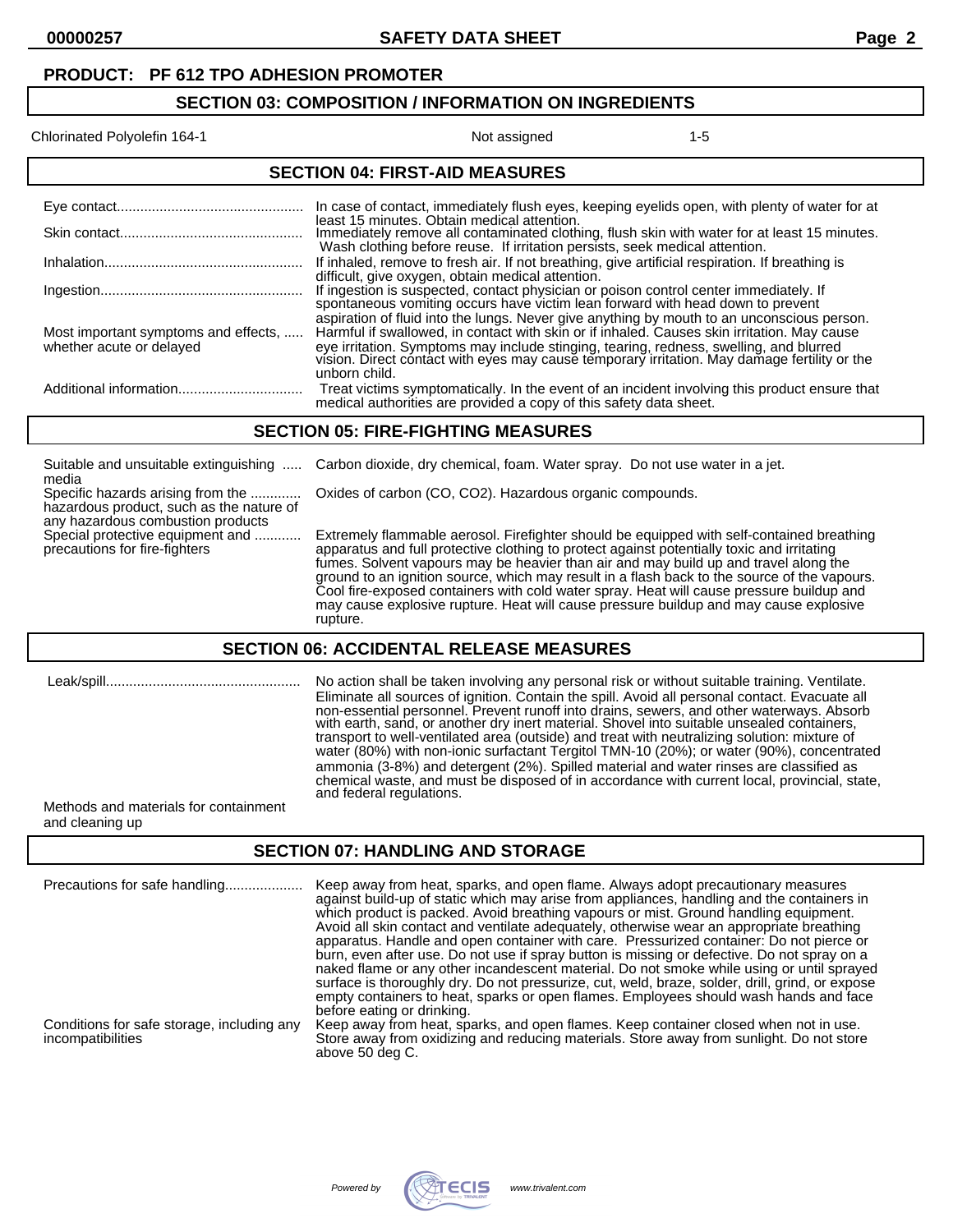### **PRODUCT: PF 612 TPO ADHESION PROMOTER**

### **SECTION 08: EXPOSURE CONTROLS / PERSONAL PROTECTION**

| <b>INGREDIENTS</b>                     | <b>TWA</b>         | <b>ACGIH TLV</b><br><b>STEL</b>                                                                                                                                                                                                                                                                                                                                                                                                                                                                                                                                                                                                                                                                                                                                                                                                                       | PEL             | <b>OSHA PEL</b><br><b>STEL</b> | <b>NIOSH</b><br>IREL      |
|----------------------------------------|--------------------|-------------------------------------------------------------------------------------------------------------------------------------------------------------------------------------------------------------------------------------------------------------------------------------------------------------------------------------------------------------------------------------------------------------------------------------------------------------------------------------------------------------------------------------------------------------------------------------------------------------------------------------------------------------------------------------------------------------------------------------------------------------------------------------------------------------------------------------------------------|-----------------|--------------------------------|---------------------------|
| <b>Isobutyl Acetate</b>                | 50 ppm             | $150$ ppm                                                                                                                                                                                                                                                                                                                                                                                                                                                                                                                                                                                                                                                                                                                                                                                                                                             | $150$ ppm       | Not established                | $150$ ppm                 |
| Toluene                                | 20 ppm             | Not established                                                                                                                                                                                                                                                                                                                                                                                                                                                                                                                                                                                                                                                                                                                                                                                                                                       | $200$ ppm       | 500 ppm 10 minutes             | 100 ppm / STEL 150<br>ppm |
|                                        | CA ON: TWA: 20 ppm |                                                                                                                                                                                                                                                                                                                                                                                                                                                                                                                                                                                                                                                                                                                                                                                                                                                       |                 |                                |                           |
| Propane                                | $1,000$ ppm        | Not established                                                                                                                                                                                                                                                                                                                                                                                                                                                                                                                                                                                                                                                                                                                                                                                                                                       | $1,000$ ppm     | Not established                | $1,000$ ppm               |
| <b>Isobutane</b>                       | Not established    | Not established                                                                                                                                                                                                                                                                                                                                                                                                                                                                                                                                                                                                                                                                                                                                                                                                                                       | Not established | Not established                | 800 ppm                   |
| <b>Chlorinated Polyolefin</b><br>164-1 | Not established    |                                                                                                                                                                                                                                                                                                                                                                                                                                                                                                                                                                                                                                                                                                                                                                                                                                                       | Not established |                                | Not established           |
| Appropriate engineering controls       |                    | Liquid chemical goggles.<br>Local exhaust ventilation is recommended. Wear an appropriate, properly fitted respirator<br>when contaminant levels exceed the recommended exposure limits.<br>Chemical resistant gloves.<br>Wear adequate protective clothes.<br>Safety boots per local regulations.<br>Emergency showers and eye wash stations should be available.<br>Provide natural or mechanical ventilation to control exposure levels below airborne<br>exposure limits. Local mechanical exhaust ventilation should be used at sources of air<br>contamination, such as open process equipment, or during purging operations, to capture gases and fumes that may be emitted. Standard reference sources regarding industrial<br>ventilation (ie. ACGIH industrial ventilation) should be consulted for guidance about<br>adequate ventilation. |                 |                                |                           |

## **SECTION 09: PHYSICAL AND CHEMICAL PROPERTIES**

| Appearance/Physical state                      | Aerosol.                                   |
|------------------------------------------------|--------------------------------------------|
|                                                | Colourless.                                |
|                                                | Fruity odour.                              |
| Odour threshold (ppm)                          | Not available.                             |
| Vapour pressure (mm Hg)                        | Aerosol vapour pressure: 60-80 psig @ 21C. |
| Vapour density (air=1)                         | 4.0. (liquid).                             |
|                                                | 6.7.                                       |
| Relative Density (Specific Gravity)            | Liquid: 0.870 - Aerosol: 0.789.            |
| Melting / Freezing point (deg C)               | Not available.                             |
|                                                | Soluble.                                   |
| Initial boiling point / boiling range (deg C). | $117^{\circ}$ C. (Liguid).                 |
|                                                | Not available.                             |
| Flash point (deg C), method                    | 22C. (estimate for liquid).                |
| Auto ignition temperature (deg C)              | 460 °C (propellant).                       |
| Upper flammable limit (% vol)                  | 9.5. (Propane).                            |
| Lower flammable limit (% vol)                  | 2.2. (Propane).                            |
| Partition coefficient - n-octanol/water        | None.                                      |
|                                                | Not available.                             |
|                                                | Not available.                             |
|                                                |                                            |

### **SECTION 10: STABILITY AND REACTIVITY**

|                                                                   | Stable at normal temperatures and pressures.<br>Avoid heat, sparks and flames. Explosive reactions can occur in the presence of strong<br>oxidizing agents. |
|-------------------------------------------------------------------|-------------------------------------------------------------------------------------------------------------------------------------------------------------|
| Possibility of hazardous reactions                                | Hazardous polymerization will not occur.                                                                                                                    |
| Conditions to avoid, including static                             | Keep away from heat. Incompatible with strong oxidizers.                                                                                                    |
| discharge, shock or vibration<br>Hazardous decomposition products | See hazardous combustion products section 5.                                                                                                                |

## **SECTION 11: TOXICOLOGICAL INFORMATION**

| <b>IINGF</b><br>DIENT | .C <sub>50</sub> | _D50 |
|-----------------------|------------------|------|
|                       |                  |      |

Isobutyl Acetate **15400 mg/kg (rat oral)**,  $\geq$ 13.24 mg/L /6 h rat 15400 mg/kg (rat oral), >17400 mg/kg (rabbit dermal)

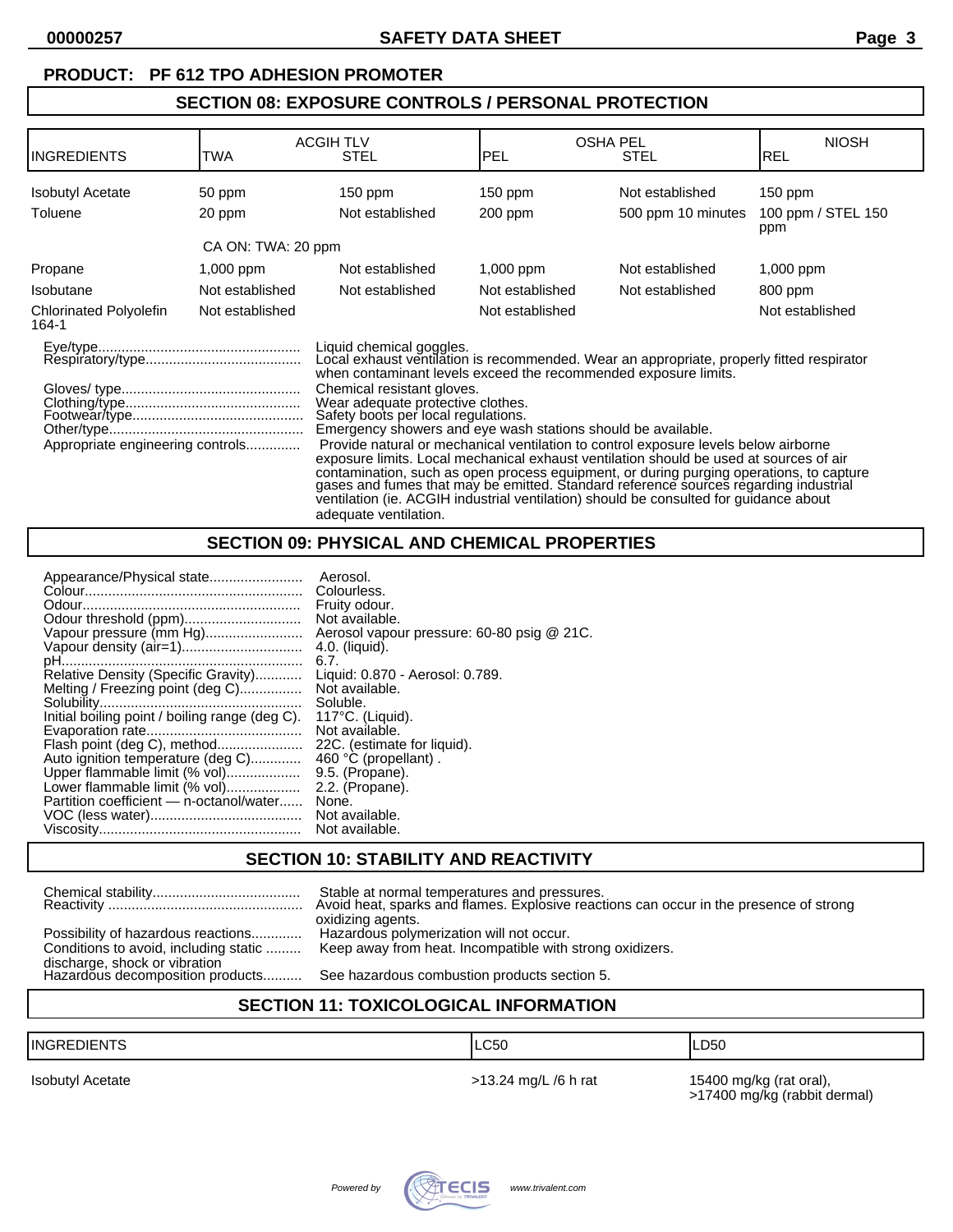# **PRODUCT: PF 612 TPO ADHESION PROMOTER**

# **SECTION 11: TOXICOLOGICAL INFORMATION**

| <b>INGREDIENTS</b>                 |                                                  | LC50                                                                                                                                                                                                                                                                                                                                                                                                                                                                                                                                                                                                                                                                                                                                                                                                                                                                                                                                                                                           | LD50                                                |
|------------------------------------|--------------------------------------------------|------------------------------------------------------------------------------------------------------------------------------------------------------------------------------------------------------------------------------------------------------------------------------------------------------------------------------------------------------------------------------------------------------------------------------------------------------------------------------------------------------------------------------------------------------------------------------------------------------------------------------------------------------------------------------------------------------------------------------------------------------------------------------------------------------------------------------------------------------------------------------------------------------------------------------------------------------------------------------------------------|-----------------------------------------------------|
| Toluene                            |                                                  | 8000ppm rat inhalation<br>400ppm mouse inhalation 24hr                                                                                                                                                                                                                                                                                                                                                                                                                                                                                                                                                                                                                                                                                                                                                                                                                                                                                                                                         | 5,000 mg/kg rat oral;<br>12,124 mg/kg rabbit dermal |
| Propane                            |                                                  | $>1,464$ mg/L 15 minutes rat                                                                                                                                                                                                                                                                                                                                                                                                                                                                                                                                                                                                                                                                                                                                                                                                                                                                                                                                                                   | Not available                                       |
| Isobutane                          |                                                  | 52 mg/L 1 hour mouse                                                                                                                                                                                                                                                                                                                                                                                                                                                                                                                                                                                                                                                                                                                                                                                                                                                                                                                                                                           | Not available                                       |
| Chlorinated Polyolefin 164-1       |                                                  | Not available                                                                                                                                                                                                                                                                                                                                                                                                                                                                                                                                                                                                                                                                                                                                                                                                                                                                                                                                                                                  | Not available                                       |
|                                    | be fatal. Causes skin irritation.                | Inhalation. Eye contact. Skin contact. Skin absorption.<br>The aromatic hydrocarbon solvents in this product can be irritating to the eyes, nose and<br>throat. In high concentration, they may cause central nervous system depression and<br>narcosis characterized by nausea, lightheadedness and dizziness from overexposure by<br>inhalation. Aspiration of material into the lungs can cause chemical pneumonitis which can<br>Breathing high concentrations of vapour may cause anesthetic effects and serious health<br>effects. Chronic exposure to organic solvent vapors have been associated with various<br>neurotoxic effects including permanent brain and/or nervous system damage, kidney, liver,<br>blood damage and reproductive effects among women. Symptoms may include nausea,<br>vomiting, abdominal pain, headache, impaired memory, loss of coordination, insomnia and<br>breathing difficulties. Intentional misuse by deliberately concentrating and inhaling this |                                                     |
| Carcinogenicity of material        | product may be harmful or fatal.<br>carcinogen). | IARC has classified Toluene as a Group 3 (Not classifiable as to its carcinogenicity to humans); ACGIH has classified Toluene as a Group A4 (Not classifiable as a human                                                                                                                                                                                                                                                                                                                                                                                                                                                                                                                                                                                                                                                                                                                                                                                                                       |                                                     |
| Sensitizing capability of material |                                                  | Toluene is known by the State of California to cause adverse fetal developmental effects.<br>May cause sensitization by inhalation. May cause sensitization by skin contact.                                                                                                                                                                                                                                                                                                                                                                                                                                                                                                                                                                                                                                                                                                                                                                                                                   |                                                     |

### **SECTION 12: ECOLOGICAL INFORMATION**

| Do not allow to enter waters, waste water or soil. |
|----------------------------------------------------|
|                                                    |

## **SECTION 13: DISPOSAL CONSIDERATIONS**

Information on safe handling for disposal . This material and its container must be disposed of as hazardous waste. Avoid release to and methods of disposal, including any the environment. Dispose of waste in accordance wi and methods of disposal, including any the environment. Dispose of waste in accordance with all applicable Federal, contaminated packaging Provincial/State and local regulations. Empty containers must be handled with contaminated packaging Provincial/State and local regulations. Empty containers must be handled with care due to product residue. Contents under pressure. Do not puncture, incinerate or expose to heat, even when empty.

### **SECTION 14: TRANSPORT INFORMATION**

|                              | exemption when shipped in containers less than 1 Litre.                                                                                                          |
|------------------------------|------------------------------------------------------------------------------------------------------------------------------------------------------------------|
| DOT Classification (Road)    | UN1950 - AEROSOLS, flammable - Class 2.1 - Ltd Qty (1 Liter/0.26 Gallons).                                                                                       |
| IATA Classification (Air)    | UN1950 - AEROSOLS, flammable - Class 2.1 - Limited Quantity. Do not ship by air                                                                                  |
|                              | without checking appropriate IATA regulations.                                                                                                                   |
| IMDG Classification (Marine) | UN1950 - AEROSOLS - Class 2.1 - EmS: F-D, S-U - Limited Quantity.                                                                                                |
|                              | No.                                                                                                                                                              |
|                              | In accordance with Part 2.2.1 of the Transportation of Dangerous Goods Regulations (July<br>2, 2014) - we certify that classification of this product is correct |

# **SECTION 15: REGULATORY INFORMATION**

| <b>SARA Title III</b>                           | On Domestic Substances List (DSL).<br>All components are listed.<br>This product is considered hazardous under the OSHA Hazard Communication Standard.                       |
|-------------------------------------------------|------------------------------------------------------------------------------------------------------------------------------------------------------------------------------|
| Section 302 - extremely hazardous<br>substances | None.                                                                                                                                                                        |
| Section 311/312 - hazard categories             | Immediate health, delayed health, fire hazard.<br>Toluene.                                                                                                                   |
| EPA hazardous air pollutants (HAPS)<br>40CFR63  | Toluene. Ethylbenzene.                                                                                                                                                       |
|                                                 | *WARNING: This product contains a chemical known to the State of California to cause<br>birth defects or other reproductive harm. *WARNING: This product contains a chemical |



known to the State of California to cause cancer.